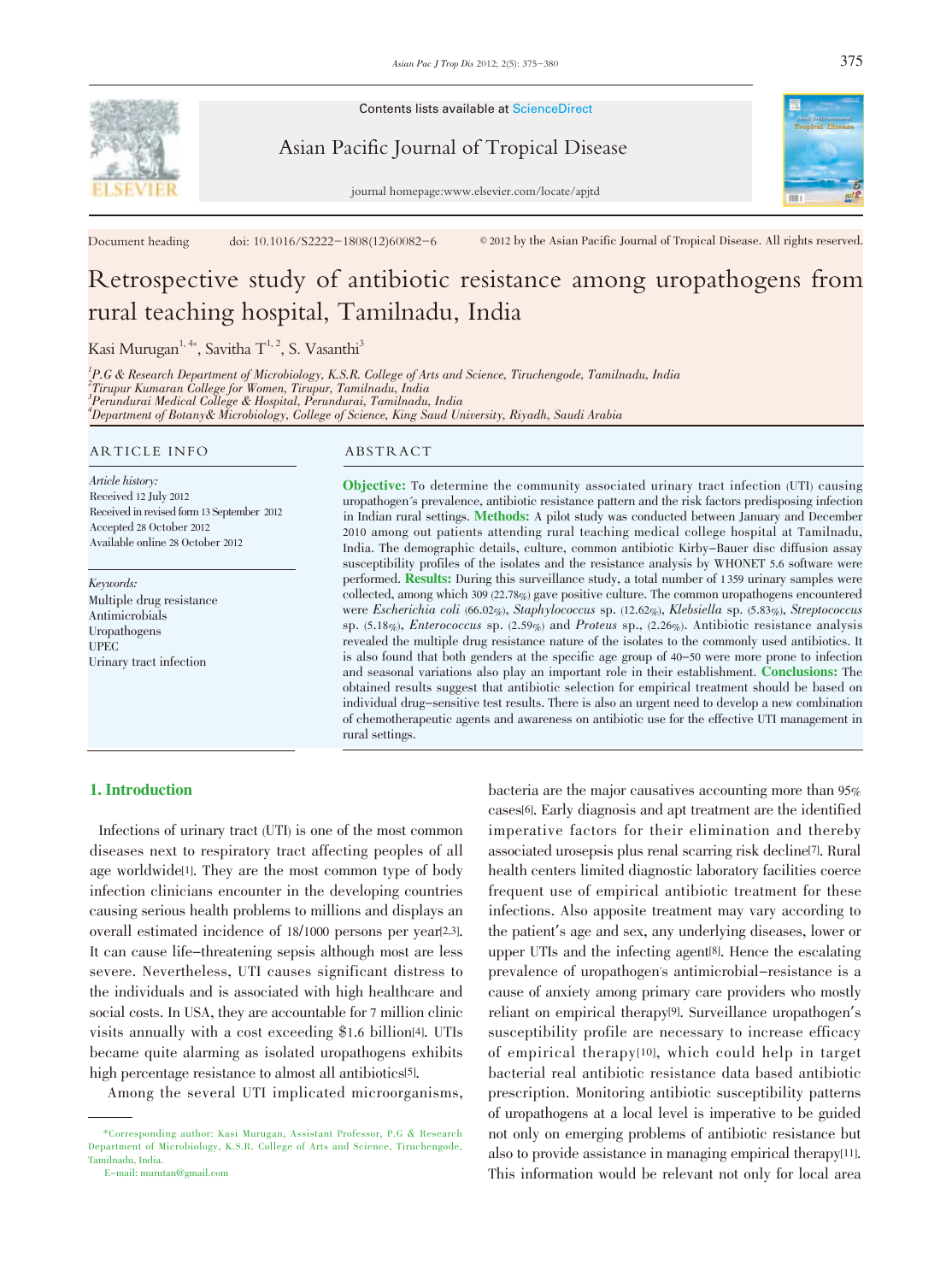but also useful as regional reference data for physicians[12]. Hence each institution must undertake its own local evaluation / drug policy.

The currently recommended bacterial UTI treatment chemotherapeutic classes and anti-infective agent includes the  $\beta$ -lactams, fluoroquinolones, pyrimethamines, aminoglycoside, oxazolidinones glycopeptides[13]. As suggested by Andrade et al[14]the spectrum and antimicrobial resistance of UTI bacteria may vary temporally and geographically. A tertiary care center study conducted between January and December 2008 in Bangalore, South India accounted E.coli as a causative agent for 65.7% of the total UTIs. It also recorded high degree of ESBL production (66.78%) and fluoroquinolones resistance (76.9%) among the isolates[15]. A multi-center study carried out at Delhi on adult non-pregnant females recognized the high levels of ESBL producers among Gram-negative communityassociated uropathogens, along with the alarming rate of ciprofloxacin, TMP-SMX and amoxicillin resistance[16]. In 2009, one Mumbai tertiary care hospital surveillance study revealed the higher (63%, floor; 41% ICU) prevalence of UTI causing  $E.$  coli and their unusual susceptibility<sup>[17]</sup>.

Population-based comparative studies conducted on reproductive tract infection (RTI) among women attending rural Maharashtra and Bombay hospitals signify the rural and urban centre difference. Brabin et al reported low prevalence of genital tract infections among women in Bombay[18]. Whereas Bang et al reported a high prevalence of RTI signs and symptoms in older women from rural Maharashtra where they did not have access to good healthcare facilities[19]. Regrettably most of the data available on UTI pathogens are from urban centers. Among all UTI predisposing factors, sex is recognized as significant epidemiological factor and its role in UTI development as well as its outcome has been extensively studied. Unfortunately, nearly all available current data on uropathogens antibiotic resistance pattern are derived mostly from female patients. Uropathogens causing UTIs in different age groups of male patients and their antibiotic susceptibility are scarcely available one[20]. The epidemiology of the causatives, environmental and meteorological, human behavior adaptations, and host physiology seasonal changes are the recognized as factors accountable in the infectious diseases seasonal variation incidences. But still, the association between environmental parameters and UTI occurrences has not been sufficiently studied[21] in India particularly in rural settings.

The present study was formulated to investigate and report the current scenario of growing multiple drug resistance among uropathogens against the currently used antimicrobials. Also it aims to draw a parallel between uropathogen species and the reported risk factors like host characteristics, seasonal variations etc., to obtain guidance for selecting appropriate antibiotic empirical treatment and to device an up-dated treatment policy for the rural area.

# 2. Materials and methods

#### 2.1. Design, population and demography

Between January and December 2010, a surveillance study on culture and sensitivity profiles of uropathogens was carried out at Perundurai Medical College Hospital, Tamilnadu, India. The study designed was not categorized between an uncomplicated UTI and the first UTI developing to a complicated or recurrent course. Therapeutic information of all outpatients with symptoms indicative of a UTI descriptive for age, gender, regional distribution, degree of urbanization, etc., were also collected. All patients received care as usual, i.e., diagnostic tests and empirical therapy according to the daily practice[20].

## 2.2. Urine sampling and processing

Uropathogens were isolated from a total 1 359 suspected UTI patient's midstream urine samples collected and identified according to NCCLS standard procedure. Growth of 105 colony forming units (CFU)/mL was considered a positive urine culture[22]. Only one strain of each species from an individual patient was included. The obtained isolates were identified using standard morphological, cultural and biochemical methods as described<sup>[23]</sup> and preserved at  $-4$   $\degree$ C in refrigerated condition.

#### 2.3. Determination of antimicrobial susceptibility

Kirby-Bauer disc diffusion assay on Muller Hinton agar was carried out to determine the antimicrobial susceptibility profiles<sup>[24]</sup>. The panel antimicrobials include  $\beta$ -lactam antibiotic (amoxicillin  $30 \mu$ g), aminoglycosides (amikacin 30  $\mu$ g, gentamicin 10 $\mu$ g), cephalosporin antibiotics (gefixime  $5 \mu$ g, cefotaxime  $30 \mu$ g, cefpodoxime10 $\mu$ g), synthetic quinolone fluoroquinolones antibiotics (nalidixic acid 30  $\mu$ g, ciprofloxacin 5 $\mu$ g, ofloxacin 5 $\mu$ g, norfloxacin 10  $\mu$ g, levofloxacin 5 $\mu$ g), macrolide (erythromycin 15  $\mu$ g) semisynthetic penicillin (cloxacillin 5<sup> $\mu$ </sup>g, penicillin V 10 $\mu$ g), glycopeptide antibiotic (vancomycin  $30 \mu$ g), aminocoumarin (novobiocin 30 $\mu$ g), nitrofuranes (nitrofurantoin 300 $\mu$ g) and tetracycline  $30 \mu$ g. The standard antibiotic discs (Himedia laboratories, Mumbai, India) available were used for this study.

#### 2.4. Statistical analysis

The obtained sensitivity profile statistics were analyzed using WHONET5.6 (World Health Organization NET) software. Organism prevalence rate calculations, frequency distributions, susceptibility patterns and other descriptive statistics were computed and reviewed. The data was also analyzed statistically using SPSS statistics version 9.0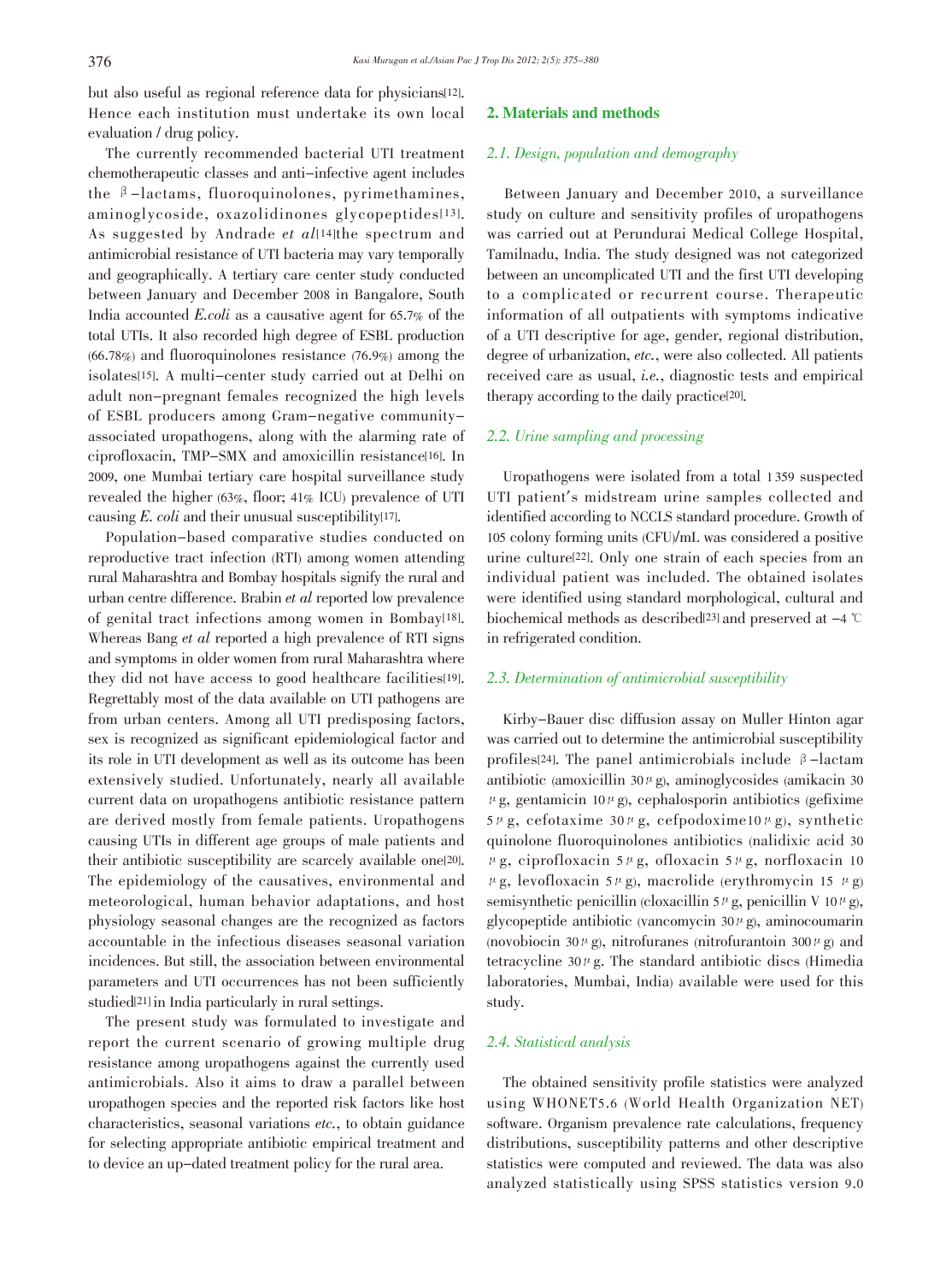(Chigago, IL, USA) and values of  $P<0.05$  were considered statistically significant[25].

#### 26.21% between July and September (Figure 3).

#### 3. Results

Through the one year surveillance period (January 2010 to December 2010) a total number of 1359 non-duplicative urinary samples were collected, wherein 309 were come up with a positive urine culture (22.78%). The positive samples were collected from both 148 (47.90%) male and 161 (52.10%) female patients of various age groups (Figure 1). The E.coli is a main successfully isolated uropathogen. The frequencies of other uropathogens include Klebsiella sp., Proteus sp., Staphylococcus sp., Streptococcus sp. and Enterococcus sp. as shown (Table 1). The degree of association between the gender of the patients and the incidence of uropathogens is also determined. Among the total 148 (47.90%), 108(34.95%) were caused by Gram negative and 37(11.97%) were caused Gram positive organisms in males. In females, the percentage of Gram positive and Gram negative organism infections were found to be in the ratio of 39.16% (121) and 11.65% (36). The obtained results upon statistical analysis (ANOVA and chi square test) revealed the insignificant difference in the gender and age group wise incidence of uropathogens. The gender wise and age group wise distribution of UTI were presented (Figure 2). The distribution by age (male: female) was as follows: <10 years (51 patients, 7.77%:8.74%), persons aged 11- 20 years (39 patients, 3.56%:9.06%), 20-30 (35 patients, 5.50%:5.82%) 30-40 years (34 patients, 5.50%:5.50%), 40-50 (48 patients, 8.41%:8.74%), 51-60(46 patients, 7.12%:6.80%) 61-70(39 patients, 7.12%:5.50%) and no data available (16 patients). Interestingly the female gender up to the age of 50 exhibited an increased tendency enrooted for becoming victim of UTI.

Since most of the obtained isolates are endogenous and commensals, the seasonal variations in the incidence of UTI caused by them has also been determined among the present study population. From the season wise UTI incidences among male and female patients are data presented (Table 2), it is found that the highest rate (27.83%) of UTI has occurred during the months of October to December followed by



Figure 1. Incidence of UTI among different age group people and its gender wise distribution.

#### Table 1

The baseline pathogens caused UTI among positive urine culture samples

|                           | Identification of the isolate Frequency of the isolate $[n \ll 1]$ Patients |           |
|---------------------------|-----------------------------------------------------------------------------|-----------|
| E. coli                   | 204 (66.02)                                                                 |           |
| Klebsiella sp.            | 18 (5.83)                                                                   | $N = 229$ |
| <i>Proteus</i> sp.        | 7(2.26)                                                                     |           |
| <i>Staphylococcus</i> sp. | 39 (12.62)                                                                  |           |
| <i>Streptococcus</i> sp.  | 16(5.18)                                                                    | $N=63$    |
| <i>Enterococcus</i> sp.   | 8(2.59)                                                                     |           |
| No identification         | 17 (5.50)                                                                   | $N=17$    |
| Total                     | 309 (100)                                                                   | $N = 309$ |



Figure 2. Incidence of UTI in age groupwise and genderwise distribution.

The predominant Gram negative uropathogen isolated E. coli (n=44) showed resistance to nitrofurantoin  $(1.5\%),$ amikacin (10.5%), gentamicin (30.4%), novobiocin (50.0%), levofloxacin (64.5%), cefixime (70.1%), ciprofloxacin (70.4%), tetracycline (72.7%), cefpodoxime (72.6%), cefotaxime (74.8%),

#### Table 2

| Represents seasonal distribution of UTI among gender. |  |
|-------------------------------------------------------|--|
|-------------------------------------------------------|--|

|                    |            |                   |                          |                | $\sim$            |      |      |        |                          |            |                |                          |                |                   |       |                |       |                          |     |                          |
|--------------------|------------|-------------------|--------------------------|----------------|-------------------|------|------|--------|--------------------------|------------|----------------|--------------------------|----------------|-------------------|-------|----------------|-------|--------------------------|-----|--------------------------|
| Period             |            | Male              |                          |                |                   |      |      | Female |                          |            |                |                          |                |                   | Total |                |       |                          |     |                          |
|                    |            |                   | $\mathbf{3}$             | $\overline{4}$ | 5                 | 6    |      | Total  | $\%$                     |            | $\overline{2}$ | 3                        | $\overline{4}$ | 5                 | 6     |                | Total | $\%$                     |     | $\%$                     |
| Jan to Mar         | 20         | $\qquad \qquad -$ |                          | 4              |                   |      |      | 33     | 22                       | 22         | 6              |                          |                |                   |       |                | 36    | 22.64                    | 69  | 22.33                    |
| Apr to Jun         | 21         |                   |                          | 4              |                   | 5    | 2    | 36     | 24                       | 27         | 3              |                          |                | $\qquad \qquad -$ |       | 3              | 37    | 23.27                    | 73  | 23.62                    |
| Jul to Sep         | 26         | 2                 | $\overline{\phantom{m}}$ |                |                   |      |      | 36     | 24                       | 27         | $\overline{2}$ | $\overline{\phantom{m}}$ | 10             |                   |       | $\overline{4}$ | 45    | 28.30                    | 81  | 26.21                    |
| Oct to Dec         | 31         | 3                 | $\qquad \qquad -$        |                | $\qquad \qquad -$ |      | 3    | 45     | 30                       | 30         |                | $\qquad \qquad -$        | 8              | $\qquad \qquad -$ |       |                | 41    | 25.79                    | 86  | 27.83                    |
| Total              | 98         | 6                 | 3                        | 16             | 6                 | 12   | -9   | 150    | 100                      | 106        | 12             | $\overline{4}$           | 23             | 2                 | 4     | 8              | 159   | 100                      | 309 | 100.00                   |
| Percentage $(\% )$ | 31.72 1.94 |                   | 0.97                     | 5.18           | 1.94              | 3.88 | 2.91 | 48.54  | $\overline{\phantom{m}}$ | 34.30 3.88 |                | 1.29                     | 7.44 0.64 1.29 |                   |       | 2.59           | 51.46 | $\overline{\phantom{a}}$ | 100 | $\overline{\phantom{m}}$ |

1: E.coli; 2: Klebsiella sp.; 3: Proteus sp.; 4: Staphylococcus sp; 5: Streptococcus sp; 6: Enterococcus sp.; 7: Others.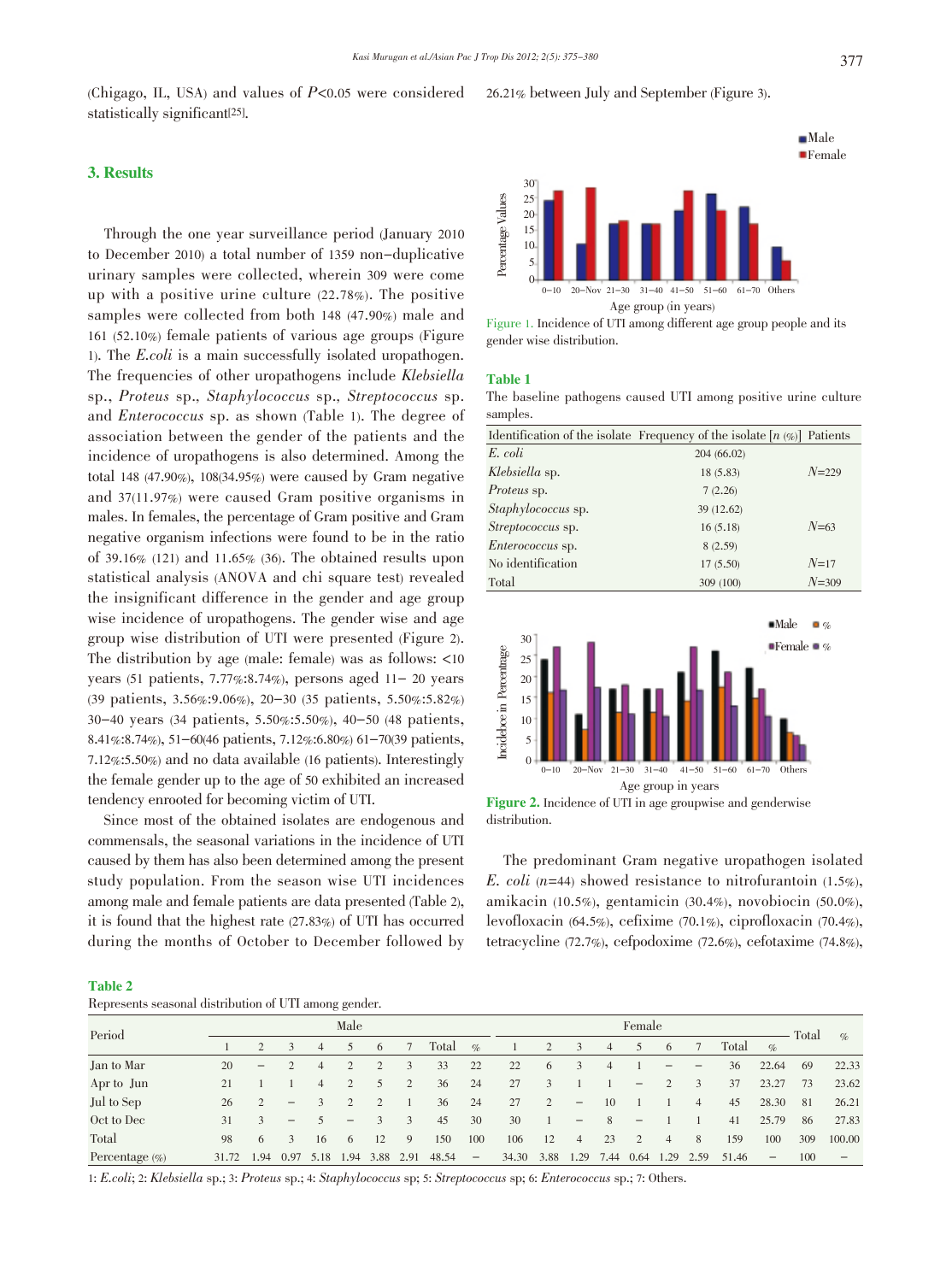| Table 3                                                    |  |  |
|------------------------------------------------------------|--|--|
| Antibiotic resistant pattern of isolated uropathogens (%). |  |  |

|                |                   | Gram negative organisms |                    | Gram positive organisms   |                   |                         |  |  |
|----------------|-------------------|-------------------------|--------------------|---------------------------|-------------------|-------------------------|--|--|
| Antibiotics    | E. coli           | Klebsiella sp.          | <i>Proteus</i> sp. | <i>Staphylococcus</i> sp. | Streptococcus sp. | <i>Enterococcus</i> sp. |  |  |
| Amoxicillin    | 96.2              | 87.5                    | 66.7               | 81.8                      | 41.2              | 30.8                    |  |  |
| Amikacin       | 10.5              | 7.7                     | 50.0               | 11.1                      | 54.5              | 66.7                    |  |  |
| Cefixime       | 70.1              | 46.7                    | 20.0               | 31.2                      | 54.5              | 66.7                    |  |  |
| Cefotaxime     | 74.8              | 40.0                    | 50.0               | 38.1                      | 60.0              | 0.0                     |  |  |
| Cefpodoxime    | 72.6              | 40.0                    | 33.3               | 25.0                      | 57.1              | 100.0                   |  |  |
| Ciprofloxacin  | 70.4              | 16.7                    | 14.3               | 46.9                      | 62.5              | 50.0                    |  |  |
| Gentamicin     | 30.4              | 16.7                    | 66.7               | 18.8                      | 41.7              | 33.3                    |  |  |
| Levofloxacin   | 64.5              | 25.0                    | 33.3               | 47.4                      | 50.0              | 50.0                    |  |  |
| Nalidixic acid | 98.5              | 57.1                    | 83.3               | 90.0                      | 100.0             | 66.7                    |  |  |
| Norfloxacin    | 75.4              | 23.5                    | 14.3               | 59.1                      | 42.9              | 66.7                    |  |  |
| Nitrofurantoin | 1.5               | 25.0                    | 42.9               | 0.0                       | 40.0              | 42.9                    |  |  |
| Ofloxacin      | 80.4              | 30.0                    | 0.0                | 74.1                      | 66.7              | 50.0                    |  |  |
| Erythromycin   | 100.0             | 0.0                     | 0.0                | 41.7                      | 66.7              | 87.5                    |  |  |
| Cloxacillin    | 100.0             | 100.0                   | 100.0              | 59.1                      | 50.0              | 0.0                     |  |  |
| Novobiocin     | 50.0              | 100.0                   | 0.0                | 8.7                       | 0.0               | 0.0                     |  |  |
| Tetracycline   | 72.7              | 100.0                   | 0.0                | 33.3                      | 100.0             | 50.0                    |  |  |
| Vancomycin     | 100.0             | 0.0                     | 0.0                | 20.0                      | 0.0               | 83.3                    |  |  |
| Penicillin V   | $\qquad \qquad -$ | $\qquad \qquad -$       | -                  | 79.2                      | 40.0              | 28.6                    |  |  |

norfloxacin (75.4%), ofloxacin (80.4%), amoxicillin (96.2%), nalidixic acid (98.5%), erythromycin (100%), cloxacillin (100%) and vancomycin (100%). The E. coli shows higher susceptibility (about 90%) only to nitrofurantoin and amikacin was presented.



Figure3.SeasonwisedistributionofUTI.



Figure 4. Shows common antibiotic resistant pattern of UPEC isolated from rural Indian teaching hospital.

The major Gram positive uropathogenic isolates Staphylococcus sp.,  $(n=39)$  showed resistance in the order of nitrofurantoin (0%) snovobiocin (8.7%) samikacin (11.1%) gentamicin (18.8%) svancomycin (20%) scefpodoxime (25.0%) 曑cefixime (31.2%)曑tetracycline (33.3%)曑cefotaxime (38.1%) 曑erythromycin (41.7%)曑ciprofloxacin (46.9)曑levofloxacin  $(47.4\%) \leq \text{cloxacillin}$  (59.1%) salidixic acid (59.1%) sofloxacin (74.1%)曑norfloxacin (75.4%)曑penicillin V(79.2%)曑amoxicillin (81.8%) as presented (Table 3).The predominant uropathogenic E.coli is found to exhibit an dreadful resistance to number of antibiotics (Figure 4). The isolated uropathogens antibiotic resistance on the whole observed in this study is higher than the already available results from urban areas which is an alarming one.

## 4. Discussion

In India and some other nations, the limited controls on prescription practices, non-standardized antimicrobial manufacturing and the breakdown of infection control infrastructure due to compromised resources present a high potential for resistant pathogens emergence and their unimpeded spread[25]. Poverty, inadequate access to drugs, increased use, and misuse are major forces for the emergence and increase of this public health challenging antimicrobial resistance which hampers the clinical management of UTIs worldwide[26]. International guidelines are no longer applicable for treating community associated UTI in India, and development of specific guidelines based on local susceptibility patterns are necessary. Regional surveillance programs development are necessary to provide information for Indian CA-UTI guidelines development[16].

Since it is mandatory, the imperative sex and other socially constructed factors are also included in this study to produce principled, precise, and effective health research findings. The major causative role E.coli in UTI has also been observed many workers. The uropathogen profile and resistance by pattern observations of Bhargavi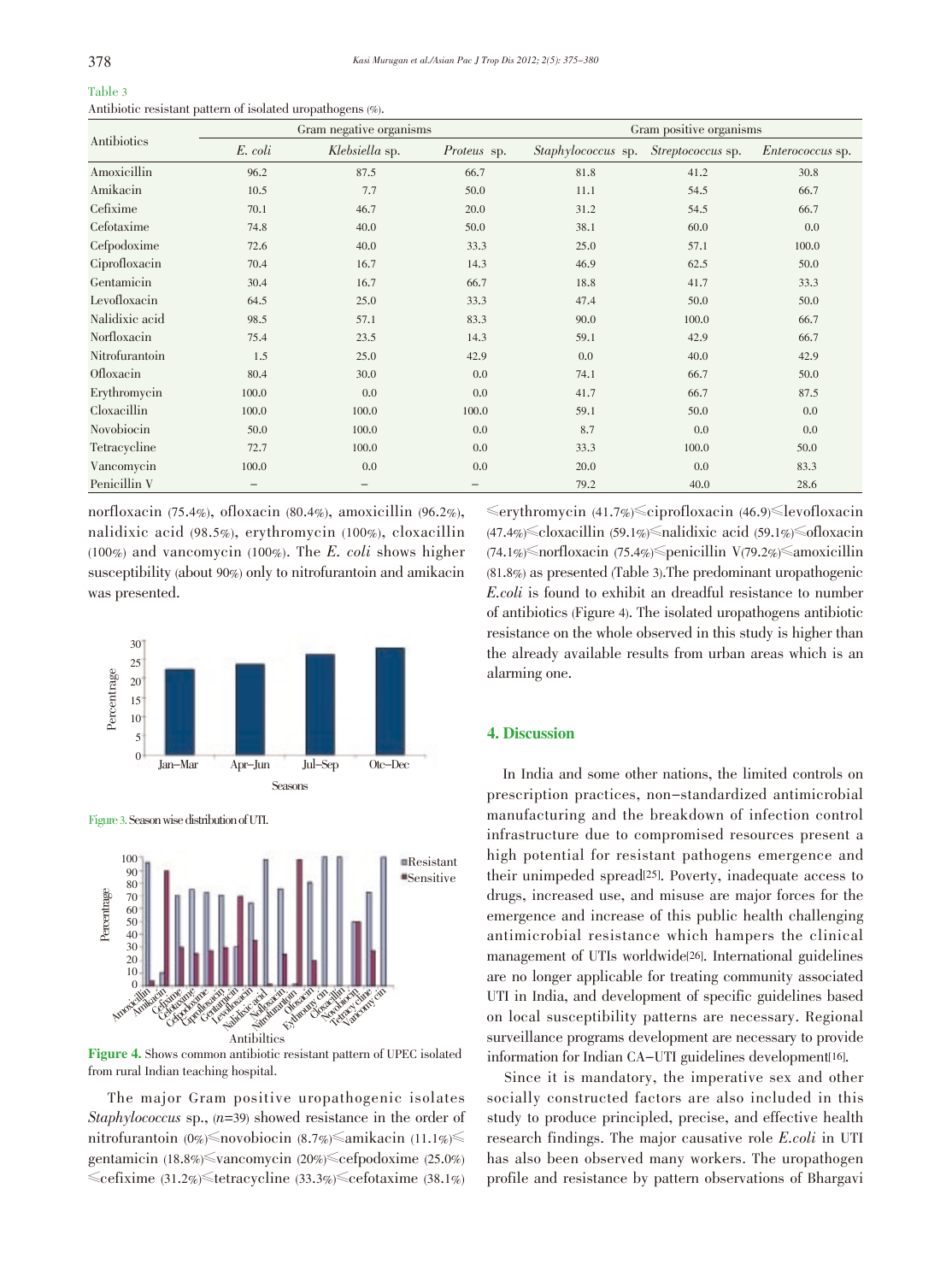$et$   $all$ <sup>[12]</sup> on southeast Indian UTI isolates coincides with the present study. The study exhibited most common and higher prevalence of UTIs among rural women than men. As suggested, it may be because of clinical variables, anatomic differences, hormonal effects, and behavioral patterns[10].

Though the seasonal influences on human health have been known for more than 2000 years[27], its influence on UTI incidences throughout the world especially in India have not been appraised. To the best of our knowledge, this is the first report correlates UTI incidences with seasonal variation in India. Falagas et  $all^{21}$  also reported the partial associations between its occurrences and meteorological parameters. They also articulated that the data available in the literature regarding the subject of this study are not conclusive.

While susceptible pathogen's appropriately targeted antimicrobials improve patients' outcome, their use at population level and overuse is associated with the bacterial resistance emergence[28]. Hence same approaches showed entirely different solutions and uropathogen responses. Timely recognition of isolates resistance to newer agents is of paramount importance, and will allow apposite treatment of affected patients and implementation of infection control procedures[29]. General practitioners put up with comparable high resistance rates should circumvent the risk of losing an effective antibiotic cure. Therefore, the choice of a rational antibiotic regime is essential[26].

The multiple drug resistance among the isolates observed in this study against the regularly used common seventeen antibiotics is very high. In addition, more number of isolates is being resistant to two or more antimicrobials. Probable major contributing factor may be the self-medication and attending medical care only at the advanced level. The interesting finding of enterococcal high amino glycosides resistance corroborates with the HILAR (high-level amino glycoside resistance) observations among South Indian setting urinary enterococcal isolates[30]. Since these proportions may lead to the drug synergism failure, routine testing of enterococcal isolates for HILAR is necessary. Investigation of prescribing patterns in many studies has revealed an increased reliance on fluoroquinolones and SxT for the empiric treatment of uncomplicated UTI. Various studies have showed the UPEC higher resistance to nalidixic acid and ciprofloxacin[31]. The reports of the study conducted at Kathmandu[32] is in controversy to present, which showed UPEC high sensitivity to amoxicillin (64%-89%), norfloxacin  $(65\% - 75\%)$  and gentamycin  $(90\% - 93\%)$  indicating the geographical differences. Apart from that, the main cause of this resistance could be either the more frequent and unnecessary usage of antibiotics or prescribing most recent antibiotics with newer combinations for faster recovery of infections.

Based on the present findings, we suggest that the higher sensitive antibiotics, amikacin (92.26%), and nitrofurantoin (86.22%) can be effective. A similar observation was made by Hummers-Pradier et al<br/>[33] who showed UPEC highest

sensitivity to nitrofurantoin and its dissemination among all age groups. History has a way of repeating itself and there is no doubt that physicians will eventually need the next generation of novel agents to prevent and treat UTI[34]. Furthermore, national, state, and hospital level programs of surveillance and intervention must be strengthened to prevent the continued emergence of multi drug resistant pathogens and to limit their spread into other communities or other institutions[35,36].

The several potential limitations of this study should be taken into account while interpreting the reported findings. First, inherent limitations regarding the methodological aspects of retrospective studies should be considered[21]. Second even though no selection criterion was applied, the greater part of the patients represent economically poor background with agricultural and casual labors, hence, the findings of our study may not be representative of the whole population in the community. However, the analytical data of our study are detailed in a prospective manner.

This pilot study depicts the differential scenario in the rural environment. It also stresses the need to pursue detailed studies of this kind in rural areas which may lead to better understanding of the UTI aetiology, the magnitude of antibiotic resistance and accordingly device empirical treatment. Number of antibiotics used in the empirical treatment needs to be reevaluated. Also further research is needed regarding rapid diagnosis of UTI, accurate presumptive identification of patients with resistant pathogens, and development of new antimicrobials for drugresistant UTI.

### Conflict of interest statement

We declare that we have no conflict of interest.

#### **References**

- [1] Blair KA. Evidence based management of UTIs across the life span: Current updates. J Nurse Pract 2007; 3: 629-632.
- [2] Tessema B, Kassu A, Mulu A, Yismaw G. Predominant isolates of urinary tract pathogens and their antimicrobial susceptibility patterns in Gondar university teaching hospital, Northwest Ethiopia. Ethiop Med J 2007; 45(1): 61-67.
- [3] Mittal R, Aggarwal S, Sharma S, Chhibber S, Harjai K. Urinary tract infections caused by Pseudomonas aeruginosa: A minireview. *J Infect Public Health* 2009; 2: 101-111.
- [4] Sheerin NS. Urinary tract infection. *Med* 2011; **39**(7): 384–389.
- [5] Landgren M, Oden H, Kuhn I, Osterlund A, Kahlmeter G. Diversity among <sup>2481</sup> Escherichia coli from women with community acquired lower UTIs in <sup>17</sup> countries. J Antimicrob Chemother 2005; 55: 928-937.
- [6] Bonadio M, Meini M, Spitaler P, Gigli C. Current microbiological and clinical aspect of urinary tract infection. Eur Urol 2001; 40: